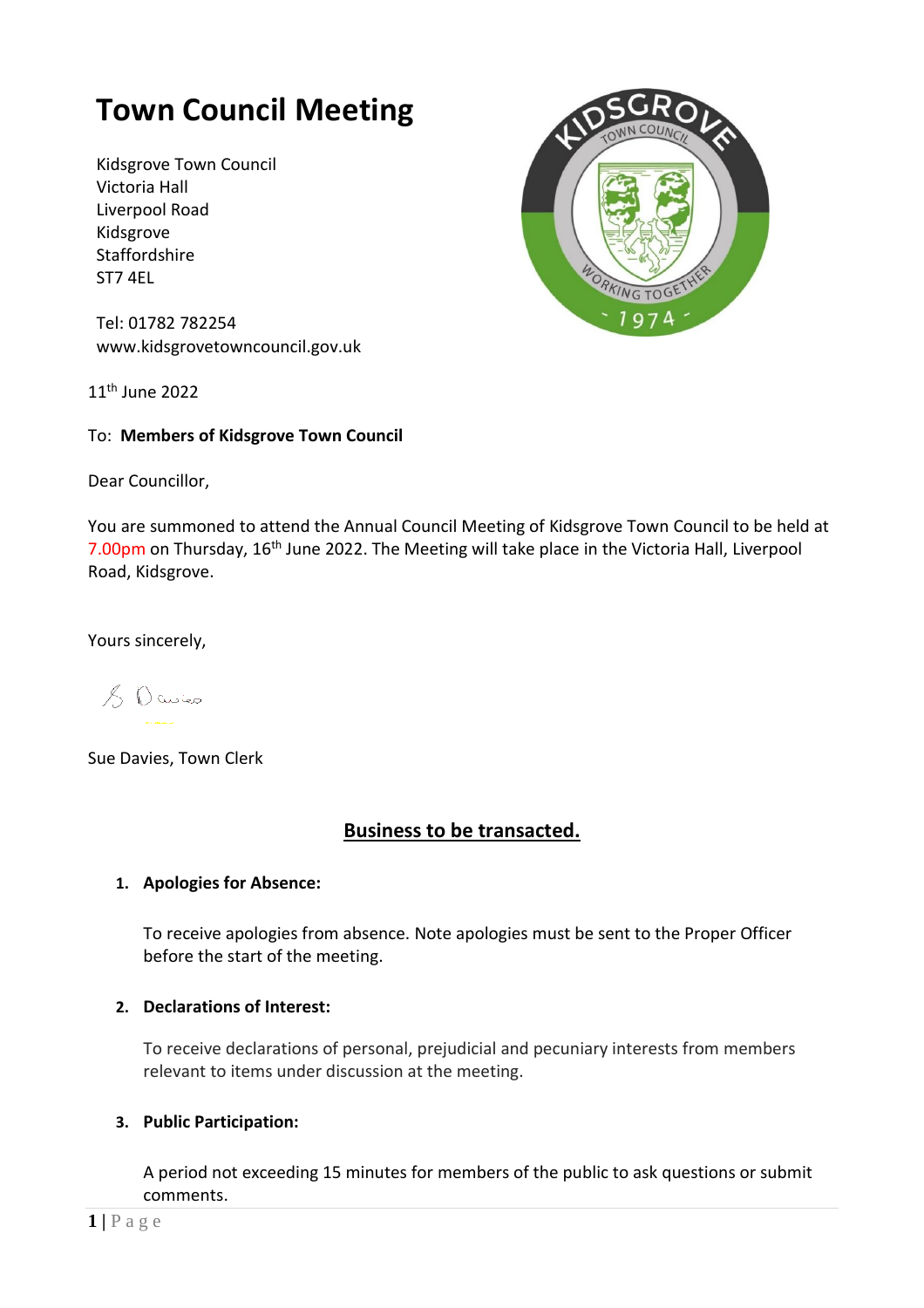**4. To receive and resolve to approve the minutes of the Annual Council Meeting held on the 19th May 2022.**

Draft minutes circulated with the agenda and available on the website.

- **5. To receive and note the following draft minutes of Committee Meetings not previously presented to Council and to be circulated as a committee minutes pack.**
	- a. Approved minutes of the Staffing Committee held on the 14<sup>th</sup> March 2022.
	- b. Draft minutes of the Events and Community Committee Meeting of the 28<sup>th</sup> April 2022.
	- c. Draft minutes of the Finance and General Purposes Meeting held on the 6<sup>th</sup> June 2022.

#### **6. Finances:**

a. To receive the end of year accounts dated  $31<sup>st</sup>$  March 2022, including the accounting statements, and to receive any comments.

Documents are circulated with the agenda. Note that completion and approval of the Annual Governance Statement will be required by Council upon completion of the Internal Audit but prior to the end of June 2022.

b. To receive the asset register dated  $31<sup>st</sup>$  March 2022 approved by the Finance and General Purposes Committee on the 6<sup>th</sup> June 2022.

Copy available on the website and circulated with the agenda.

#### **7. Audits 2021-2022**

- a. To receive an update on the internal audit from the Clerk/RFO.
- b. To receive an update on the external audit (Mazars) from the Clerk/RFO.

#### **8. Code of Conduct**

To review and approve the Code of Conduct dated May 2022. (Circulated and available on the website.)

#### **9. Grant Policy**

To approve the revised grants policy as recommended by the Finance and General Purposes Committee. (Circulated with the agenda.)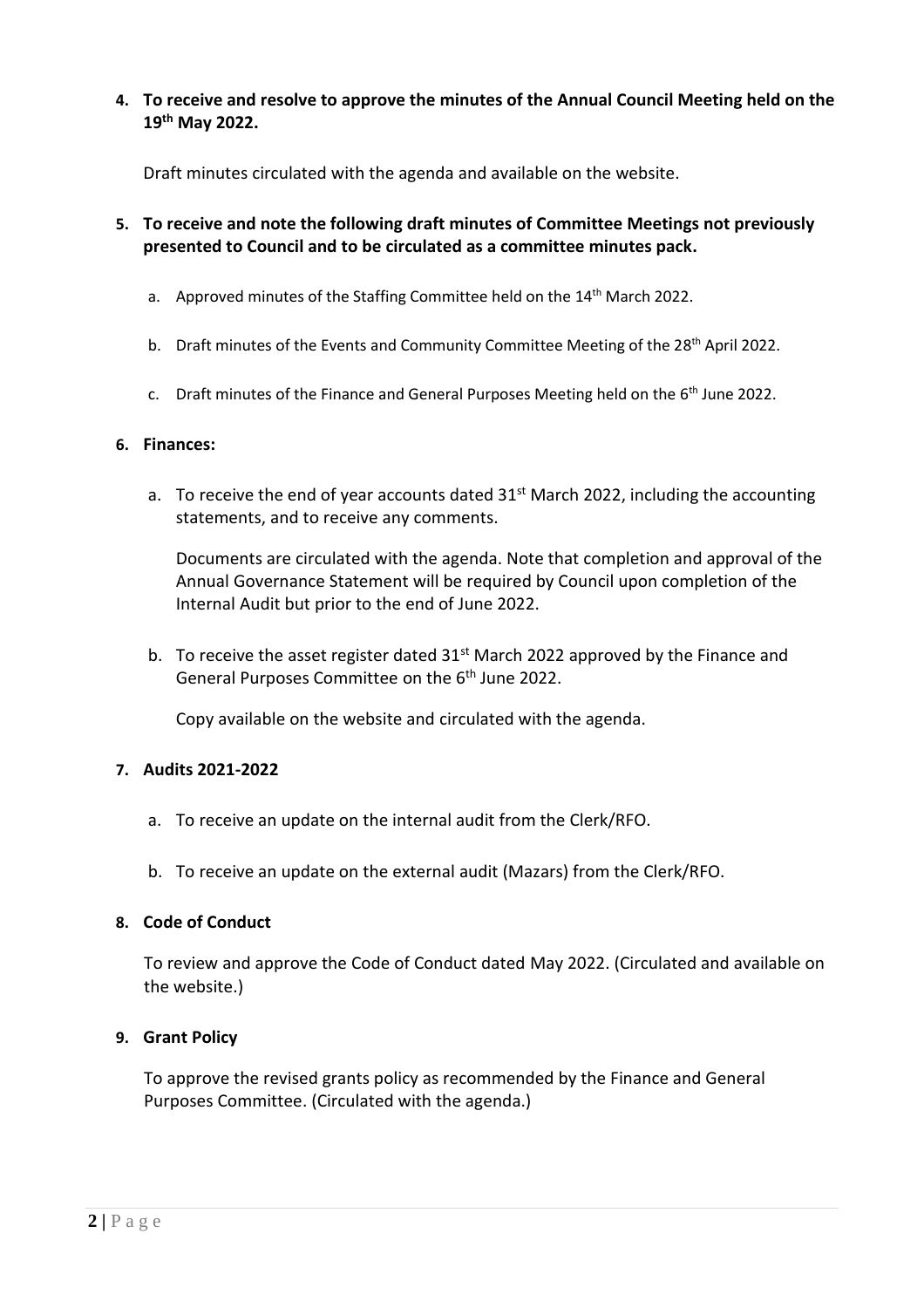# **10. Grant Applications (Information circulated with the agenda)**

a. Large Grant scheme - Rotary Corps:

To consider and approve the recommendation of the F&GP Committee to set aside £1000 of the 2022-23 budgeted grant money towards the funding of a van to be payable once Rotary have sourced the further money required. To agree to delegate any further decisions regarding paying the £1000 grant to the Finance and General Purposes Committee.

b. Large Grant Scheme - Kidsgrove Lads and Dads:

To consider and approve the recommendation of the F&GP committee to approve a grant of £1000 to Kidsgrove Lads and Dads.

c. Large Grant Scheme - Staffordshire Clubs for Young People:

To consider and approve the recommendation of the F&GP committee to approve a grant of £1000 to Staffordshire Clubs for Young People.

# **11. To receive any feedback from the Town Council's representatives on other bodies:**

- *Note – These are information items only although questions from members are permitted.* 
	- a. Staffordshire County Council (Cllrs Burnett and J Waring)
	- b. NULBC (all Borough Councillors present)
	- c. Kidsgrove LAP (Cllr J Waring)
	- Talke and Butt Lane LAP (Cllr d Allport)
	- e. Town Deal Board (Cllr P Waring)
	- f. Kidsgrove Rotary (Cllr Dickens)
	- g. Royal British Legion (Cllr Dymond)
	- h. Go Kidsgrove (Cllr P Waring)
	- i. Kidsgrove Leisure Centre Group (Cllr G Burnett)
	- j. Talke Mining Memorial Group

#### **12. To receive any Mayor's items, Clerk's reports and correspondence received.**

#### **13. To agree the date and time of the next meeting: To be agreed.**